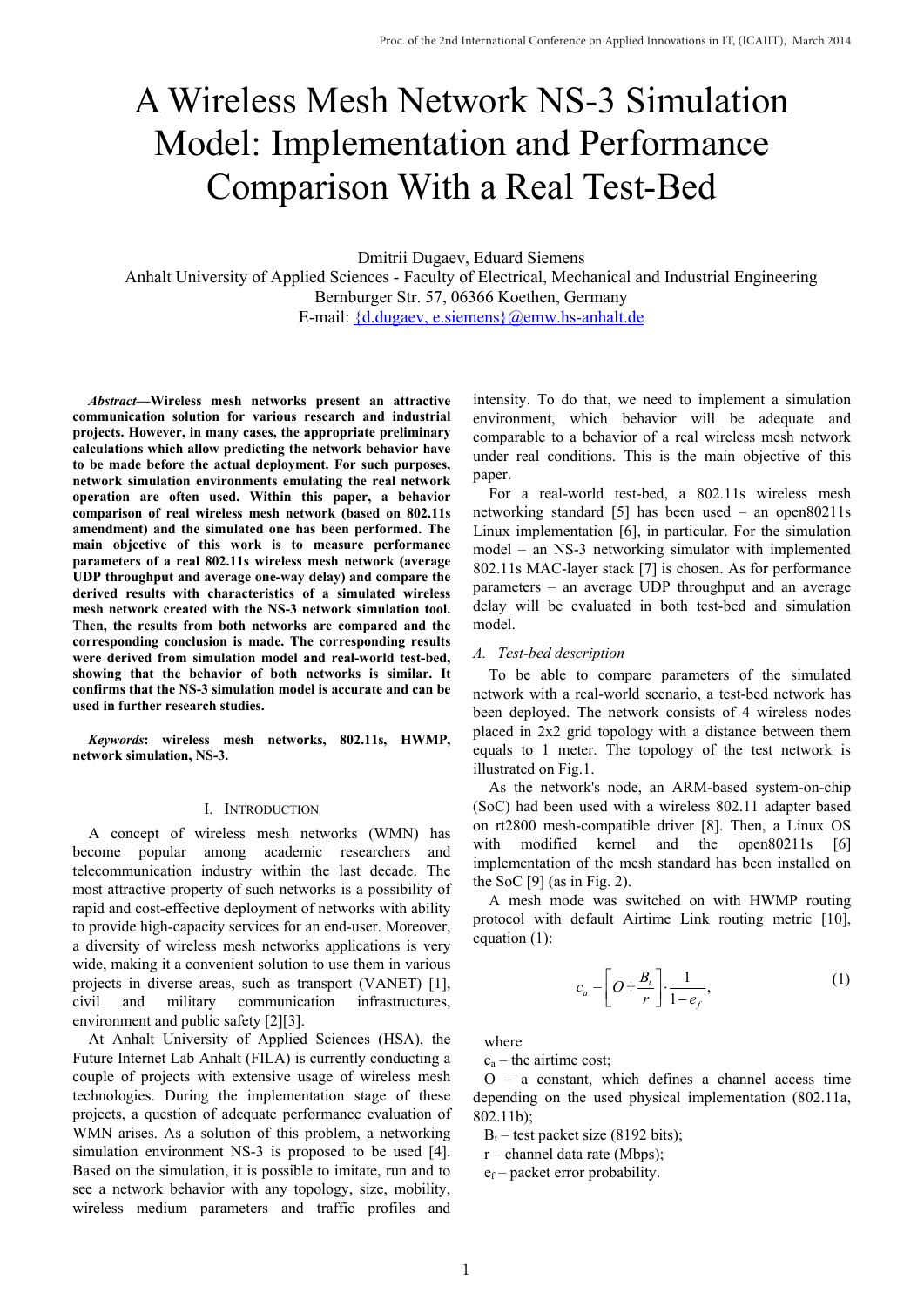

 $a - 1$  UDP connection;

b – 4 simultaneous UDP connections.

To evaluate *r* and *ef* values, a node sends a block of test packets. The length of the test packet is a default value which is set by the standard – 8192 bits.

In a case of independent packet errors, the packet error probability can be calculated as (2):

$$
e_f = 1 - (1 - p_o)^n \approx np_o,
$$
 (2)

where

 $p_0$  – transmission bit error probability;

n – number of bits being transmitted.

## *B. Simulation description*

For the simulation purposes, NS-3 network simulator has been used [4] [11]. NS-3 is a discrete-event simulator with a special focus on Internet-based systems, consisting of different library components (core, simulation, node libraries, physical and channel models, network routing protocols implementations, etc.) written in C++. Such structure allows researchers to modify, adjust and simulate various networking scenarios. The general simulation architecture of NS-3 [11] is depicted on Fig. 3.

In order to simulate the real-world test-bed as accurate as possible, a few main network characteristics must match:

- the same  $2x2$  grid static topology;
- propagation loss model;
- physical interference model;
- modulation scheme and the frequency range  $(802.11g,$ 6Mbps OFDM rate);
- − 802.11s peer-link management protocol and HWMP parameters;

The 802.11g modulation standard has been used in both simulation and real test-bed since this is the most recent specification which is supported by the current 802.11s



Fig. 3. NS-3 main simulation objects.

| IP                          |                  |  |  |  |  |
|-----------------------------|------------------|--|--|--|--|
| 802.1 bridging              |                  |  |  |  |  |
| 802.11 station<br>802.11 AP | 802.11s mesh STA |  |  |  |  |
| open80211s<br>mac80211      |                  |  |  |  |  |
| Hardware driver             |                  |  |  |  |  |

implementation (open80211s). The 802.11n standard is not supported yet by mesh devices.

HWMP stands for Hybrid Wireless Mesh Protocol, which is used as a default multi-hop routing scheme in 802.11s standard.

One of the important parameters used in the simulation is the chosen propagation loss model which should consider the real-world wireless medium irregularities such that various obstacles (walls, doors, people, etc.) and interferences (electrical equipment, other wireless systems, etc.). These factors decrease the signal strength in different ways.

In NS-3, there are several available propagation loss models [11]: fixed RSS loss model, Friis propagation loss model, Jakes propagation loss model, Nakagami propagation loss model, random propagation loss and log distance propagation loss models. They are used in different wired and wireless communication scenarios.

For our case, where the distance between the nodes is short and static, and the measurements are conducted in a building, the Log-Distance Propagation Loss Model [11] was the most suitable and adaptive. This model calculates the reception power (received signal strength) using the following equation (3):

$$
L = L_0 + 10 \cdot n \cdot \log_{10} \left( \frac{d}{d_0} \right),\tag{3}
$$

where

 $L_0$  – path power loss (signal attenuation) at reference distance (dB);

- n the pass loss distance exponent;
- $d distance (m)$ ;
- $d_0$  reference distance (m);
- $L$  path power loss (signal attenuation) (dB).

To adapt this propagation loss model to a real test-bed, correct values of these variables has to be found. A YansWifi [11] physical interference model has been used to simulate the signal's interference; a frequency range and modulation scheme have been taken from 802.11g standard with 6 Mbps bitrate. 802.11s HWMP routing parameters have been set to default values.

# II. THE 802.11S ROUTING SCHEME

A 802.11s standard was developed by IEEE 802.11 task group in 2006 with main objective to overcome the limitations of traditional Wi-Fi star topologies (Access Point – Clients) and to enable a deployment of wireless mesh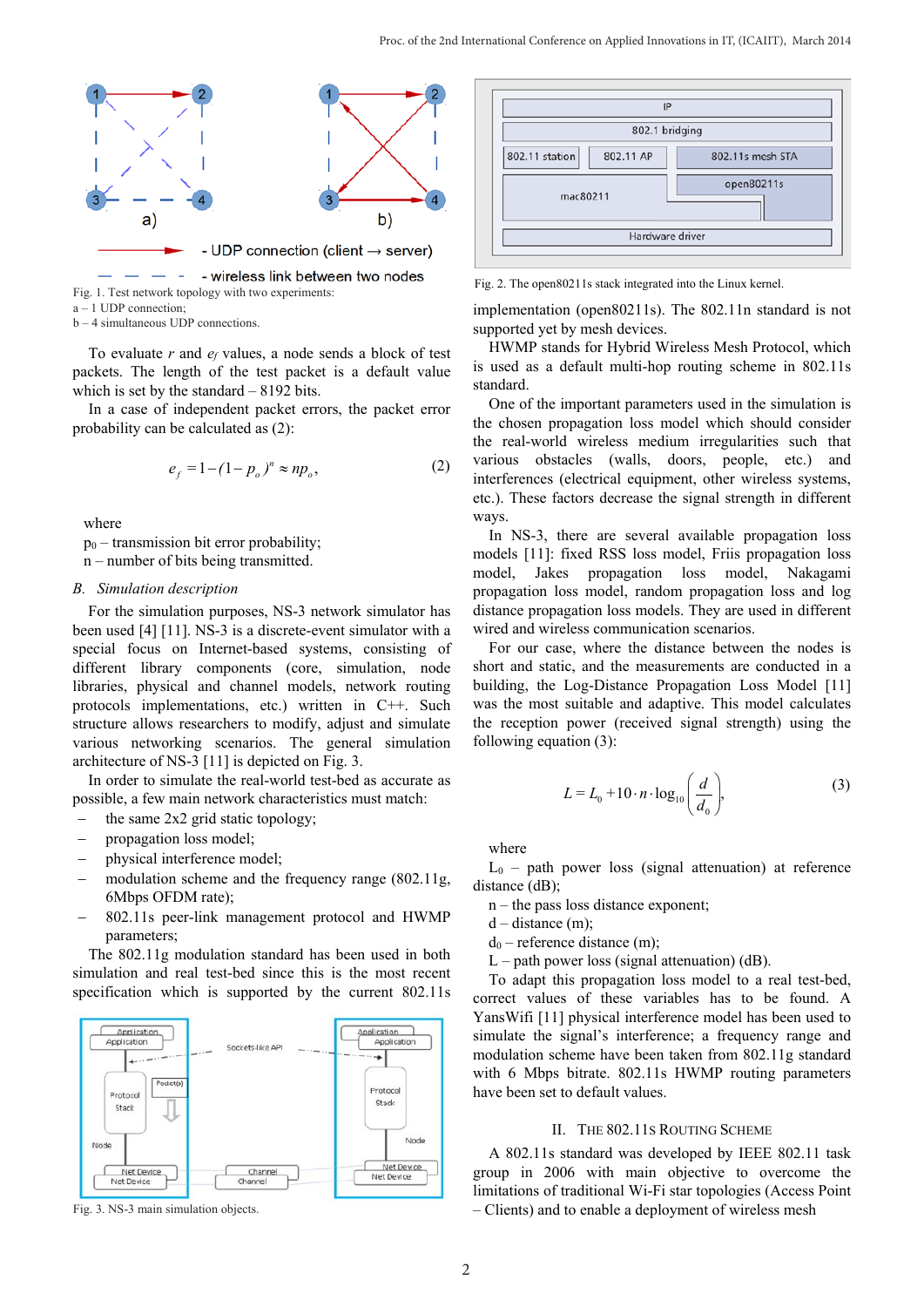

Fig. 4. A general architecture of 802.11s WMN network.

networks based on 802.11 MAC layer with layer-2 (L2) multi-hop routing scheme, provided by HWMP.

A general 802.11s based WMN architecture is shown in Fig. 4. It consists of 4 classes of devices [9]:

- Mesh Point  $(MP)$  wireless mesh node with data routing and forwarding functionality;
- $Mesh$  Access Point  $(MAP)$  wireless mesh node with additional functionality of wireless access point (AP), allowing different wireless clients to connect to WMN;
- Mesh Portal (MPP) a gateway connecting WMN with another external networks;
- Stations (STA) wireless 802.11 devices connected to MAP;

Currently, the 802.11s standard categorizes frames as data, control and management frames. Control frames are used for exchanging acknowledgements and path reservation messages, whereas the management frames perform a function of establishing and maintaining the WMN. The 802.11s frame format provides additional mesh control fields for data routing over multiple hops, including source address (initial hop), destination address (final hop) and mesh source address [10].

#### III. HWMP PROTOCOL

Hybrid Wireless Mesh Network Protocol belongs to the class of so-called hybrid routing schemes, which means that it can work in both proactive and active modes alternatively or simultaneously.

In the reactive mode (Fig. 5a), the node's forwarding table is created right before the beginning of data transmission. Upon sending the data packets, a source node sends a broadcast Path Request (PREQ) message to its neighbors which change the Air-Time Metric value and forward it further. A sink node receives the PREQ and sends back a Path Reply (PREP) message back to the source. When the source node gets the reply (PREP), it obtains the information about the whole path (path metric) and makes a transmission decision [12].

In the proactive mode (as in Fig. 5b), the wireless mesh network has to set a root node, which transmits broadcast root requests (RREQ) in order to form a path tree. In such case, every mesh node has the information about how to deliver data packets to every other node through the root beforehand.



Fig. 5. Connection establishing between nodes 4 and 9: [5] a – in HWMP reactive mode; b – in HWMP proactive mode.

#### IV. EXPERIMENT MAP

As it has been mentioned above, the test topology of the WMN (real-world test-bed and NS-3 simulation script) represent a 2x2 grid with 1 m distance between two nodes, as it is illustrated on Fig.1.

Two main performance parameters are chosen for the evaluation – average UDP throughput and average one-way delay. A network traffic load parameter (in the form of a number of simultaneous UDP connections) is chosen as a variable value.

In the real-world test-bed, the throughput value of the generated UDP traffic is estimated by the client side of the iperf utility [13] after the channel having been loaded according to its established transmission bitrate.

The average one-way delay (OWD) under different traffic loads was measured using LTest tool [14]. The LTest utility generates UDP traffic with fixed data rate and calculates one-way delay from that. However, in contrary to measurements of RTT, on OWD, a high-precision time synchronization of the corresponding CPU clocks is crucial, which is provided by LTest. This provides highly accurate one-way delay values between sender (client) and receiver (server).

The duration of each test in the real-world test-bed as well as in the simulated network has been set to 100 seconds. The UDP packet size and each client's UDP stream data rate have been set to 1024 Bytes and 6 Mbps correspondingly.

In the simulation script, the aforementioned parameters were calculated using formulas (4) and (5):

$$
R_{avg} = \frac{N_{rec.bits}}{T_{lastbit} - T_{firstbit}},\tag{4}
$$

where

N<sub>rec. bits</sub> – number of received bits;

 $T<sub>last bit</sub>$  and  $T<sub>first bit</sub>$  – time of the last and the first bits received correspondingly;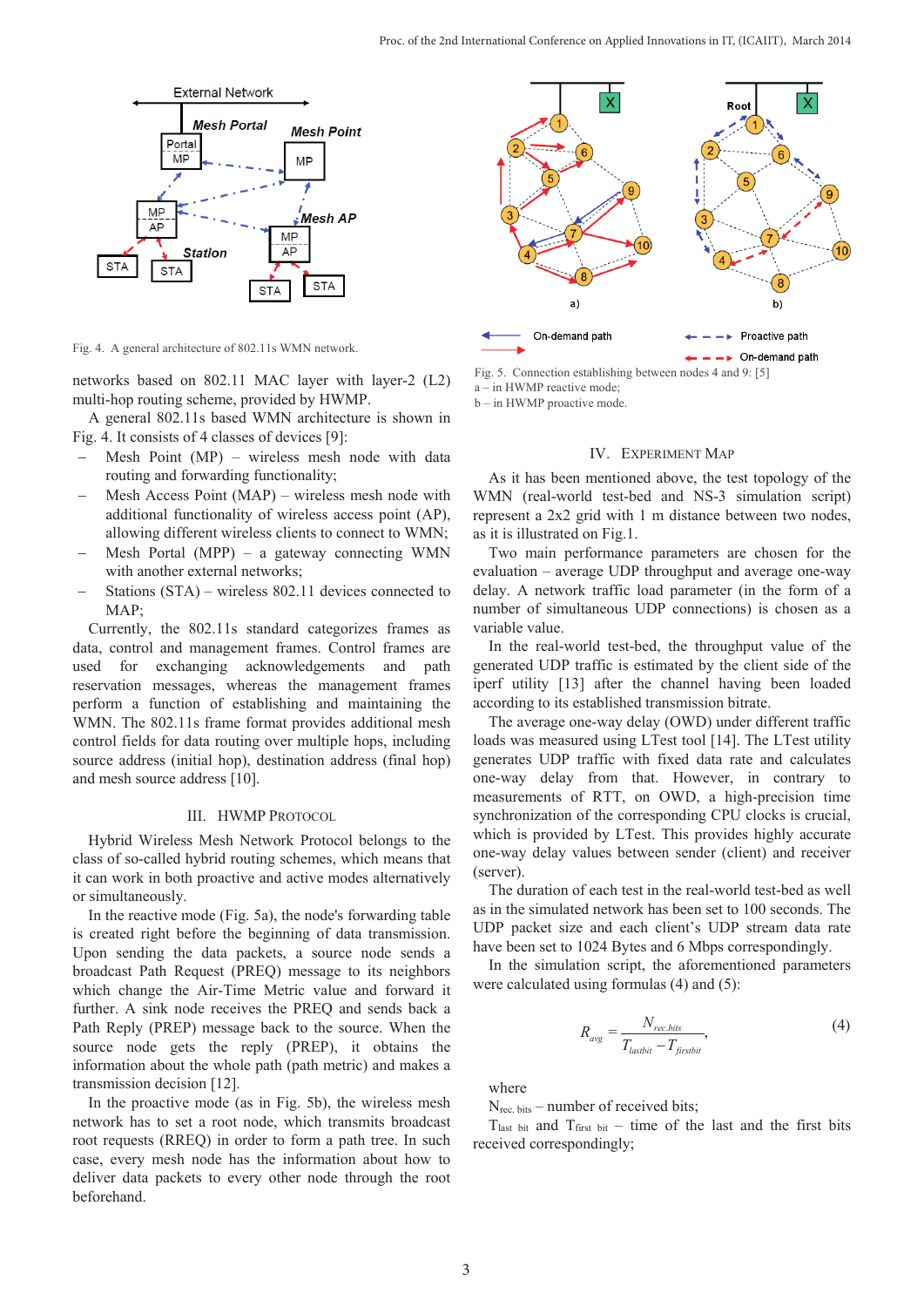$$
OWD_{avg} = \frac{T_{TOTAL}}{N_{rec, packets}},
$$
\n(5)

where

 $T_{\text{TOTAL}}$  – total transmission time; N<sub>rec. packets</sub> – number of received packets.

#### V. MEASUREMENT AND SIMULATION RESULTS

After having conducted a number of experiments, we derived the dependencies of average throughput and average one-way delay as functions of UDP traffic load (number of UDP connections each with 6 Mbps data rate). It was stated that as the traffic load increases, a common wireless mesh network decreases significantly due to physical characteristics of wireless transmission medium (noisy environment, increasing interference) and current open80211s implementation. This fact is confirmed by the NS-3 simulation, where a similar behavior is detected. In general, the simulated average throughput values correspond to the ones from the test-bed (as in Fig. 6). The absolute average throughput values in the worst case differ in about  $34\%$ , and in the best case  $-14\%$ .

Furthermore, the average one-way delay increases as the number of UDP connections grow in both real test-bed and simulated networks with a very similar behavior. It can be explained with the fact that the 802.11s standard is mostly based on 802.11 MAC-layer which exploits CSMA/CA multiple access scheme. Therefore, with the increasing network traffic, the number of frame retransmission quickly increases, affecting the overall delay. Moreover, the current 802.11s implementation (open80211s) is still under extensive development and sometimes we were faced with unstable network behavior under very high loads. However, under medium traffic loads, the real-world test-bed network behavior is stable, which is confirmed by the simulation illustrated on Fig. 7.

The average throughput values derived from both scenarios and their percentage difference are presented in Table 1. As it can be seen from the numbers, the relative difference between the real test-bed and the simulation model does not exceed 35% in the worst case (2 UDP connections), and is equal approximately to 14% in the best case (3 UDP connections). The simulation model becomes more accurate when there are two and more simultaneous connections, which can be explained by the fact that the signal interference starts to play the most significant role in the network performance behavior, and the YansWifi signal interference model is well-implemented in NS-3 simulator.

In Table 2, the average one-way delay values and their corresponding percentage difference are presented. In this scenario, the similarity in the real test-bed and the simulation model behaviors is even better. The worst percentage difference is only 24% and the best one is 14%. In this case, it is quite difficult to establish the relation between UDP traffic intensity and the simulation model accuracy. These random fluctuations in accuracy deviations can be explained only by the randomness of wireless channel model used in NS-3 simulator and by unpredictable behavior of the real wireless medium.



Fig. 6. Average UDP throughput per stream behavior in real test-bed and simulation.



Fig. 7. Average one-way delay per stream in real test-bed and simulation.

TABLE I AVERAGE THROUGHPUT VALUES OF REAL TEST-BED AND SIMULATION,  $(K$ <sub>DPS</sub> $)$ 

| .                            |        |        |        |       |  |  |  |
|------------------------------|--------|--------|--------|-------|--|--|--|
| Number of UDP<br>connections |        |        |        |       |  |  |  |
| Simulation, Kbps             | 4471.6 | 2387.8 | 1403.6 | 908.3 |  |  |  |
| Real test-bed.<br>Kbps       | 3415.8 | 1677.3 | 1209.3 | 744.7 |  |  |  |
| Percentage<br>difference     | $26\%$ | 34%    | $14\%$ | 19%   |  |  |  |

TABLE II AVERAGE ONE-WAY DELAY VALUES OF REAL TEST-BED AND SIMULATION, (MS)

| Number of UDP<br>connections |        |      |        |        |
|------------------------------|--------|------|--------|--------|
| Simulation, ms               | 1.54   | 4.81 | 62.85  | 743.1  |
| Real test-bed, ms            | 1.84   | 5.84 | 73.86  | 946.34 |
| Percentage<br>difference     | $17\%$ | 19%  | $16\%$ | $24\%$ |

All in all, a discrepancy in the calculated values is acceptable and can be explained by non-ideal wireless physical medium (additional noise sources, random noise, etc.), occasional unstable behavior of open80211s implementation and wireless driver (rt2800) as well as current 802.11s model characteristics in NS-3. However, the similarity between test-bed and simulated network model is clearly seen.

#### VI. CONCLUSION

Basing on the results derived from the experiments, we can observe that the behaviors of the real test-bed and the simulated network are quite similar. It means, that the physical, interference and channel models in NS-3 simulator are set with sufficient accuracy and fit to the purposes of evaluation performance parameters of different wireless mesh networks with various topologies. Moreover, the